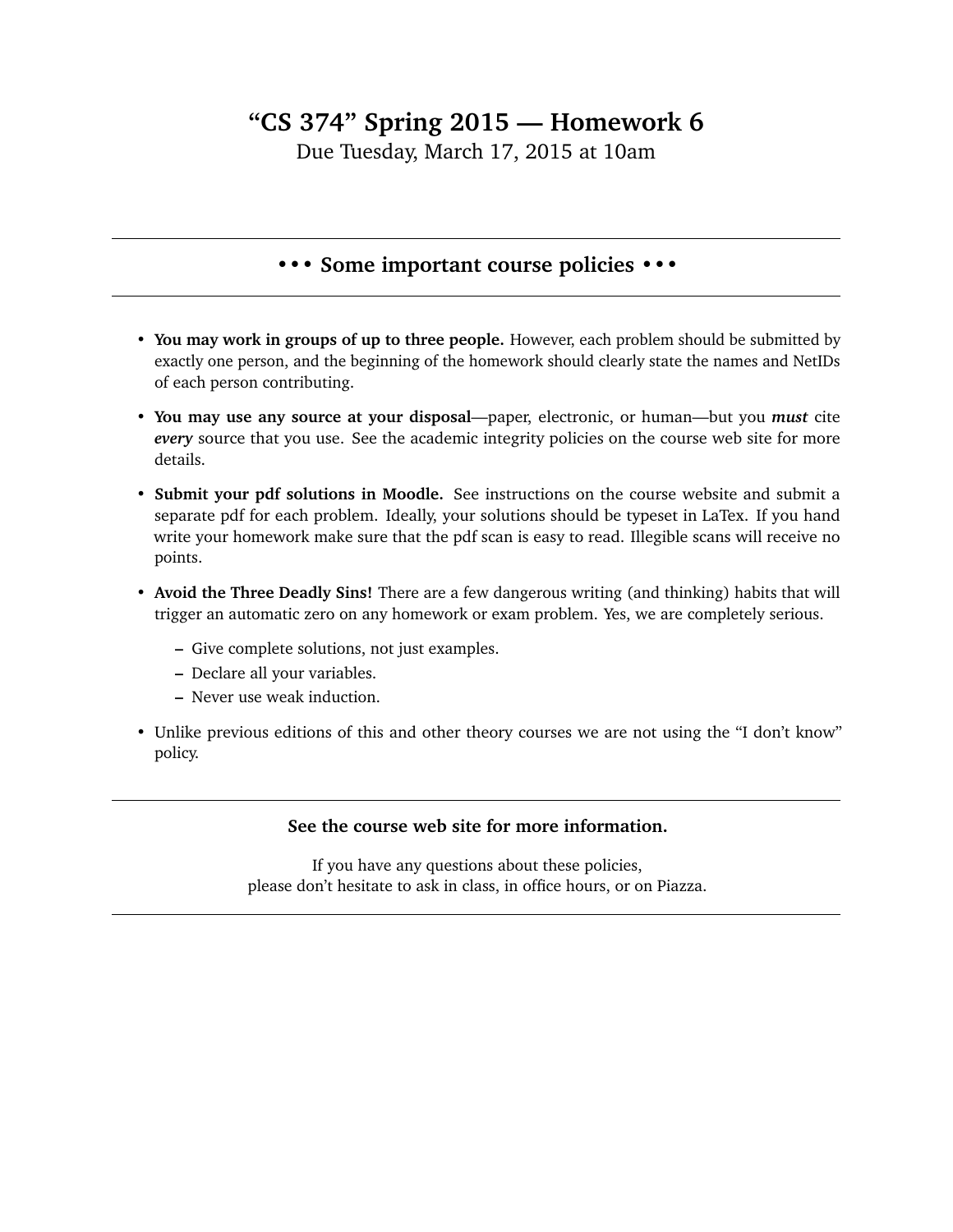- 1. Suppose we want to run Dijkstra's algorithm on a graph with edge lengths that are integers in the range 0,1, ..., *L*. We wish to explore different tradeoffs in the running time that are achievable when *L* is small but not too small.
	- (a) Show how to implement Dijkstra's algorithm to run in time  $O(nL + m)$  where *n* and *m* are the number of nodes and edges in *G*. Note that a reduction to BFS by expanding each edge as we discussed in lecture would take  $O(n + mL)$  time.
	- (b) Show how to implement Dijkstra's algorithm to run in time  $O((n+m)\log L)$  time.

You only need to prove why your implementation correctly follows the steps of Dijkstra's algorithm. *Hint:* Use appropriate data structures to take advantage of the edge length property.

2. Recall that a *palindrome* is any string that is exactly the same as its reversal, like I, or DEED, or RACECAR, or AMANAPLANACATACANALPANAMA.

Any string can be decomposed into a sequence of palindrome substrings. For example, the string BUBBASEESABANANA ("Bubba sees a banana.") can be broken into palindromes in the following ways (among many others):

> BUB • BASEESAB • ANANA B • U • BB • A • SEES • ABA • NAN • A B • U • BB • A • SEES • A • B • ANANA B • U • B • B • A • S • E • E • S • A • B • ANA • N • A

Describe and analyze an efficient algorithm to find the smallest number of palindromes that make up a given input string. For example, given the input string BUBBASEESABANANA, your algorithm would return the integer 3.

3. You have a group of investor friends who are looking at *n* consecutive days of a given stock at some point in the past. The days are numbered.  $i = 1, 2, \ldots, n$ . For each day *i*, they have a price *p*(*i*) per share for the stock on that day.

For certain (possibly large) values of *k*, they want to study what they call *k-shot strategies*. A *k*-shot strategy is a collection of *m* pairs of days  $(b_1, s_1), \ldots, (b_m, s_m)$ , where  $0 \le m \le k$  and

$$
1 \le b_1 < s_1 < b_2 < s_2 \cdots < b_m < s_m \le n.
$$

We view these as a set of up to *k* nonoverlapping intervals, during each of which the investors buy 1,000 shares of the stock (on day *b<sup>i</sup>* ) and then sell it (on day *s<sup>i</sup>* ). The *return* of a given *k*-shot strategy is simply the profit obtained from the *m* buy-sell transactions, namely,

$$
1000 \cdot \sum_{i=1}^{m} (p(s_i) - p(b_i)).
$$

Design an efficient algorithm that determines, given the sequence of prices, the *k*-shot strategy with the maximum possible return. Since *k* may be relatively large, your running time should be polynomial in both *n* and *k*.